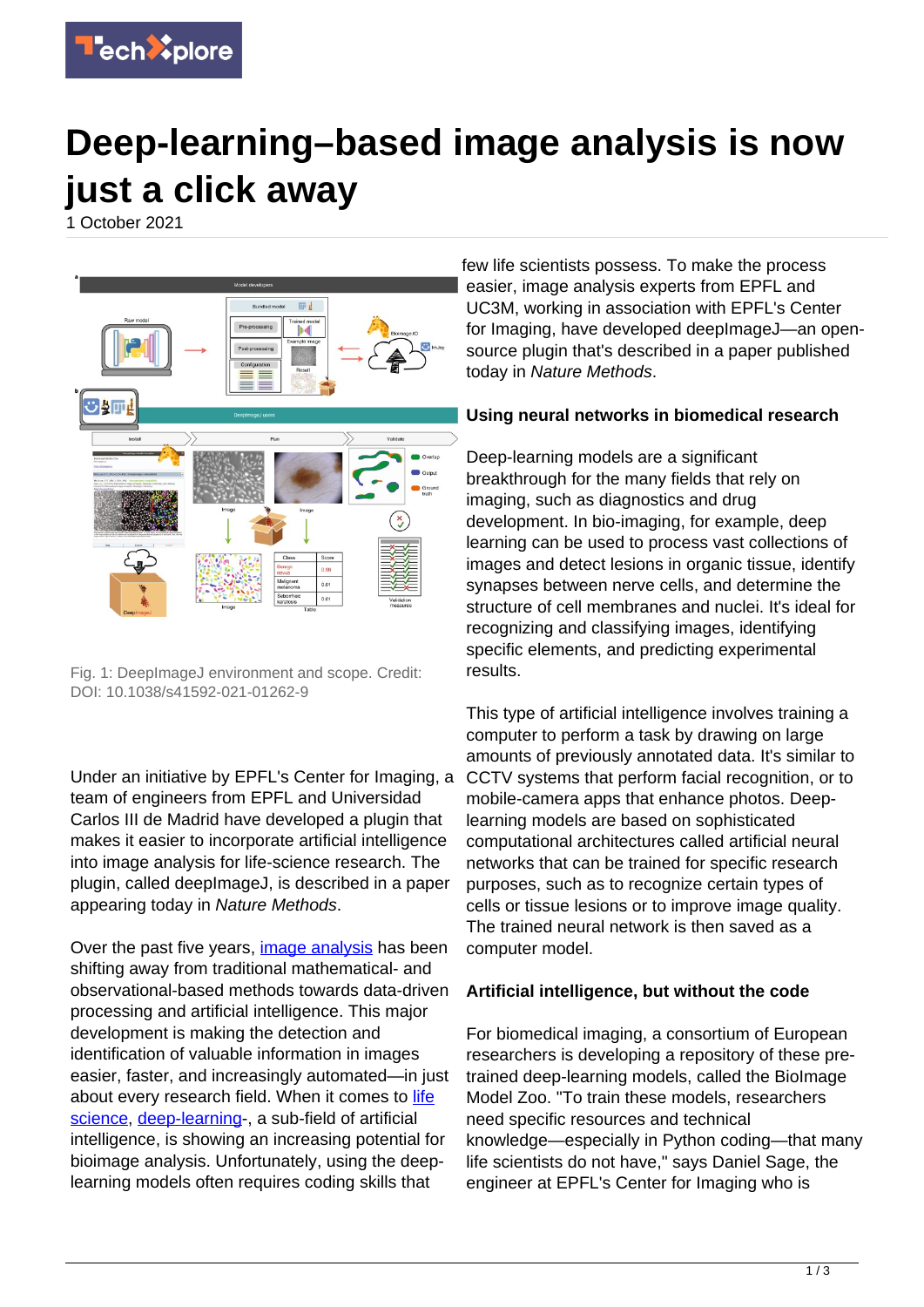

overseeing the deepImageJ development. "But ideally, these models should be available to everyone."

The deepImageJ plugin bridges the gap between artificial [neural networks](https://techxplore.com/tags/neural+networks/) and the researchers who use them. Now, a life scientist can ask a computer engineer to design and train a machine-learning algorithm to perform a specific task, which the scientist can then easily run via a user interface—without ever seeing a single line of code. The plugin is open-source and free-of-charge, and will speed the dissemination of new developments in computer science and the publication of biomedical research. It is designed to be a collaborative resource that enables engineers, computer scientists, mathematicians and biologists to work together more efficiently. For example, a model developed recently by an EPFL Master's student, working as part of a cross-disciplinary team, enables scientists to distinguish human cells from mouse cells in tissue sections.

## **Researchers can train users, too**

Life scientists around the world have been hoping for such a system for several years, but—until EPFL's Center for Imaging stepped in—no one had taken up the challenge of building one. The research group is headed by Daniel Sage and Michael Unser, the Center's academic director, together with Arrate Muñoz Barrutia, associate professor at UC3M. Professor Muñoz-Barrutia led the operational development work along with one of her Ph.D. students, Estibaliz Gómez-de-Mariscal, and Carlos García López de Haro, a bioengineering research assistant .

So that as many researchers can use the plugin as possible, the group is also developing virtual seminars, training materials and online resources, with a view to better exploiting the full potential of [artificial intelligence.](https://techxplore.com/tags/artificial+intelligence/) These materials are being designed with both programmers and life scientists in mind, so that users can quickly come to grips with the new method. DeepImageJ will also be presented at ZIDAS—a week-long class on image and data analysis for [life scientists](https://techxplore.com/tags/life+scientists/) in Switzerland.

**More information:** Estibaliz Gómez-de-Mariscal

et al, DeepImageJ: A user-friendly environment to run deep learning models in ImageJ, Nature Methods (2021). [DOI:](http://dx.doi.org/10.1038/s41592-021-01262-9) [10.1038/s41592-021-01262-9](http://dx.doi.org/10.1038/s41592-021-01262-9)

 Provided by Ecole Polytechnique Federale de Lausanne